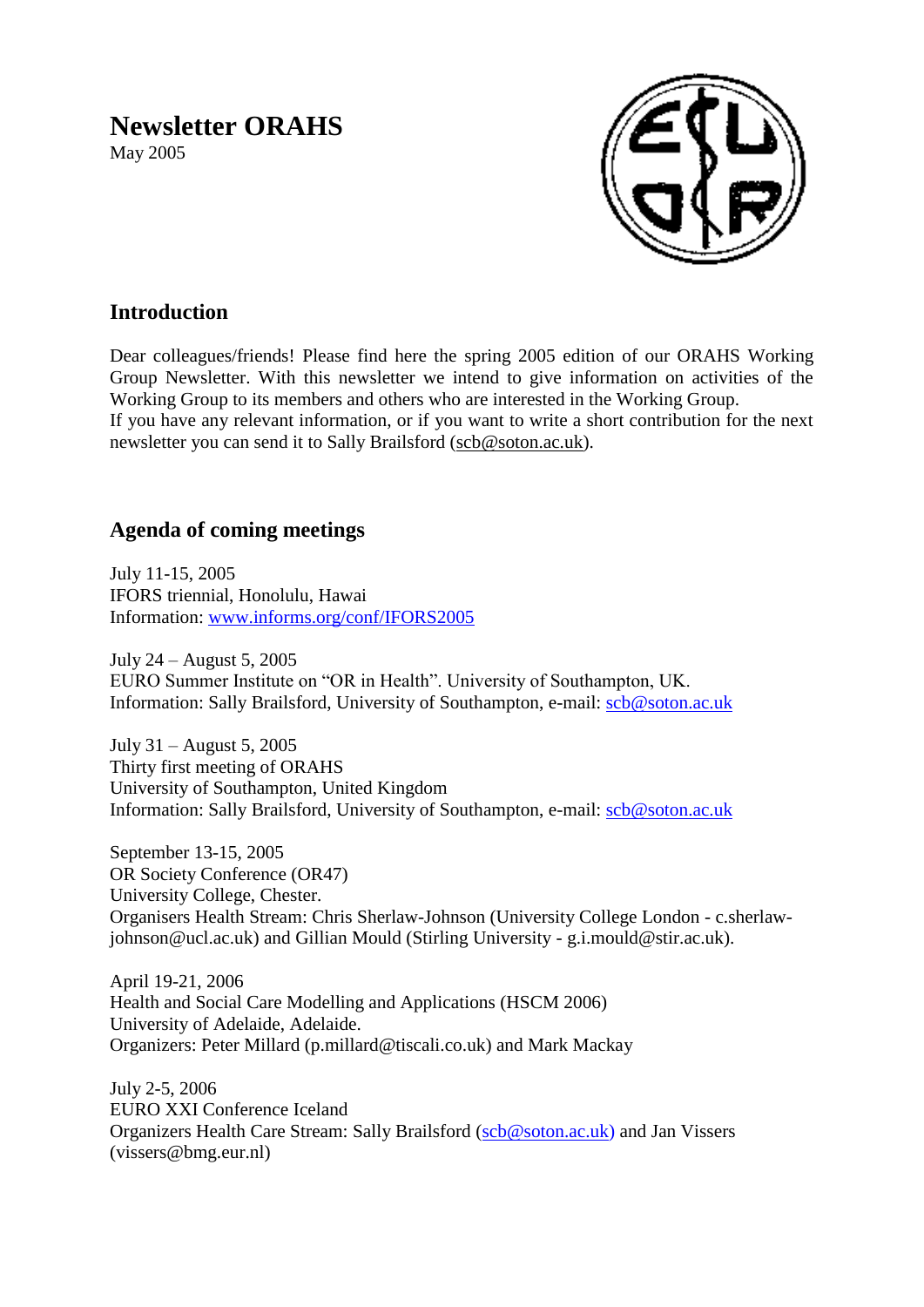# **ORAHS 2005 and the EURO Summer Institute on OR in Health** *(report by Sally Brailsford)*

ORAHS 2005 will be held at the University of Southampton, UK, between 31 July - 5 August. In parallel with this, but starting a week earlier on July 24, we are also holding a EURO Summer Institute (ESI).



The University campus complex where we have the meeting

Plans for both conferences are coming on well. We currently have nearly 40 people registered for the full two weeks of the EURO Summer Institute – about half for the official ESI and 18 additional people. Most of the "extras" are PhD students and will be either presenting papers in ORAHS or giving poster sessions. We were successful in getting additional funding for this from the UK Science Research Council EPSRC. There will therefore be a significant younger element at ORAHS, which we are delighted about. There are about 50 people registered for ORAHS only, plus several "day cases" – including our own ex-Chairman David Clayden and his wife Val, who are looking forward to meeting many old friends. In total, there are 88 people from 21 different countries currently registered for ORAHS.

We have a full (not to say exhausting) programme of social events lined up, including a banquet at the largest football stadium in the Championship (the old Division 2, since sadly Southampton were relegated from the Premiership on the very last day of the season). There is also an innovation for ORAHS, a social event on the Tuesday evening involving beer, skittles and fish and chips. The weather forecast for the UK is apparently a heat wave summer with temperatures in the 30's. I must say there is no evidence for this as I write in early June!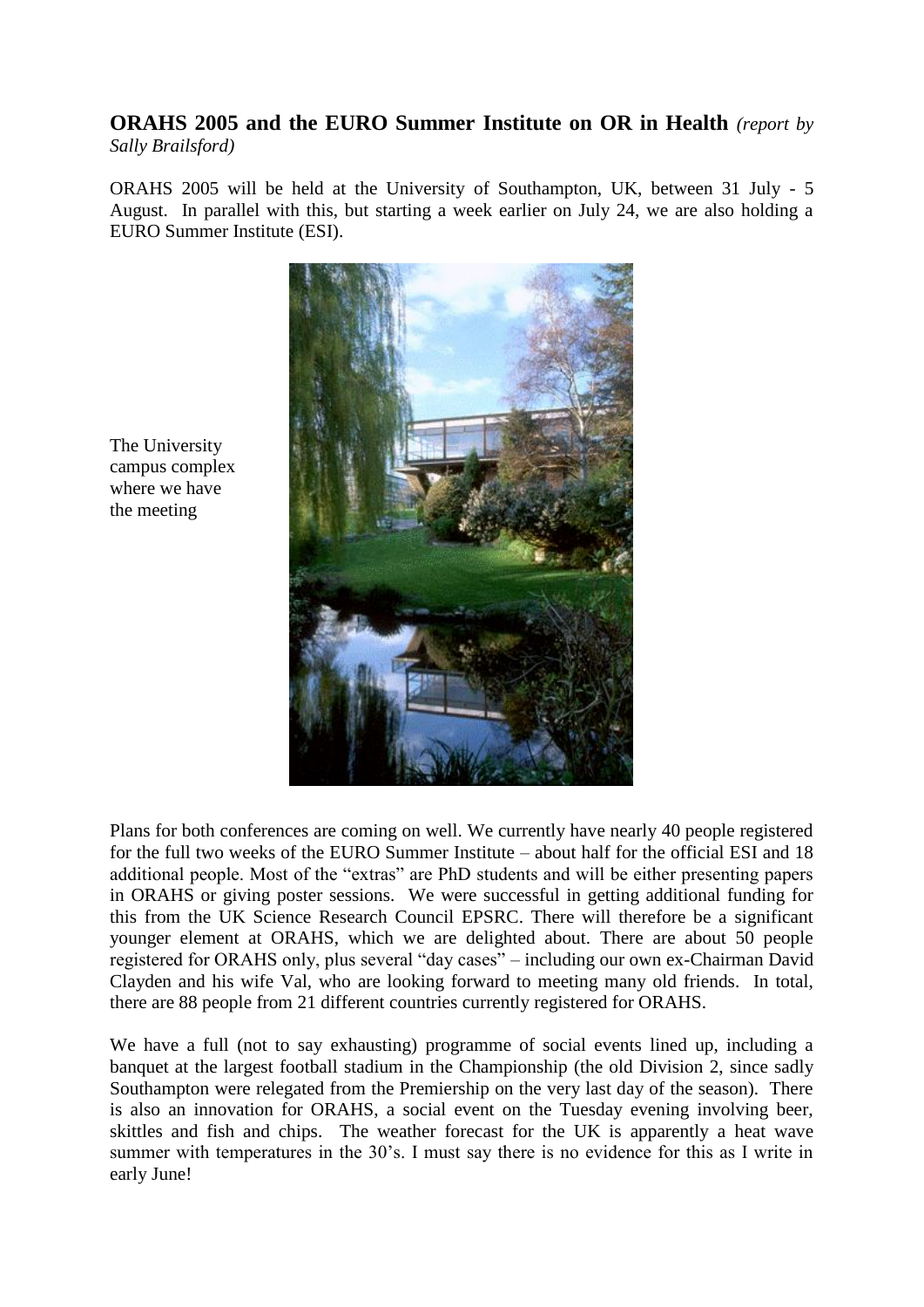If you have visited the website [\(www.management.soton.ac.uk/orahs\)](http://www.management.soton.ac.uk/orahs) recently you will have seen that there has been a change regarding the keynote speaker. This was due to political action on behalf of one of the UK lecturers' trades unions, the Association of University Teachers. In March the AUT voted to boycott two Israeli universities and as a result, Ed Kaplan withdrew from the conference for political reasons. Although the boycott has since been reversed, we had to find a replacement and we now have keynote talks from three very interesting and diverse UK practitioners for ORAHS, and Yasar Ozcan (editor of Health Care Management Science) for the ESI.

We are optimistic that the best ORAHS papers will be considered for a special issue of JORS, the Journal of the UK Operational Research Society. As soon as this is confirmed, it will be announced on the website. The ESI papers will be considered for a special issue of EJOR. Of course there will also be the usual Proceedings from the conference as well, so there are plenty of publication opportunities.

So, nearly everything has gone smoothly so far and we are really looking forward to seeing everyone in July. It is not too late to register by the way …. !!

# **EURO- info**

EURO has an extensive website with information on EURO conferences and EURO Working Groups. The EURO vice-president 2 in charge of the Working Groups is Professor Chris Potts, Faculty of Mathematical Studies, University of Southampton, who is not only *ex officio* a member of our working group, but has become a regular attender of our meetings. For more information about EURO, see [www.euro-online.org](http://www.euro-online.org/)

A new version of the EURO website has become available since December 2001. Working Groups can now update their own information, and annual reports of Working Groups can be printed from the site directly.

## **Web-site news** *(report by Sally Brailsford)*

The ORAHS website contains information about many of the previous meetings of the group, going back as far as 1975 when the first ever meeting was held (in Exeter, UK under the chairmanship of Duncan Boldy). It was updated last year with additional details about several previous meetings - thanks to my PhD student Korina Katsaliaki for doing this, and to everyone who sent us information. If you have any information about the remaining meetings, please contact me (scb@soton.ac.uk). You can find the website at the following address: [http://www.soton.ac.uk/~orahsweb.](http://www.soton.ac.uk/~orahsweb) The 2005 ESI and ORAHS conference website are running. We welcome ideas and suggestions for the main website.